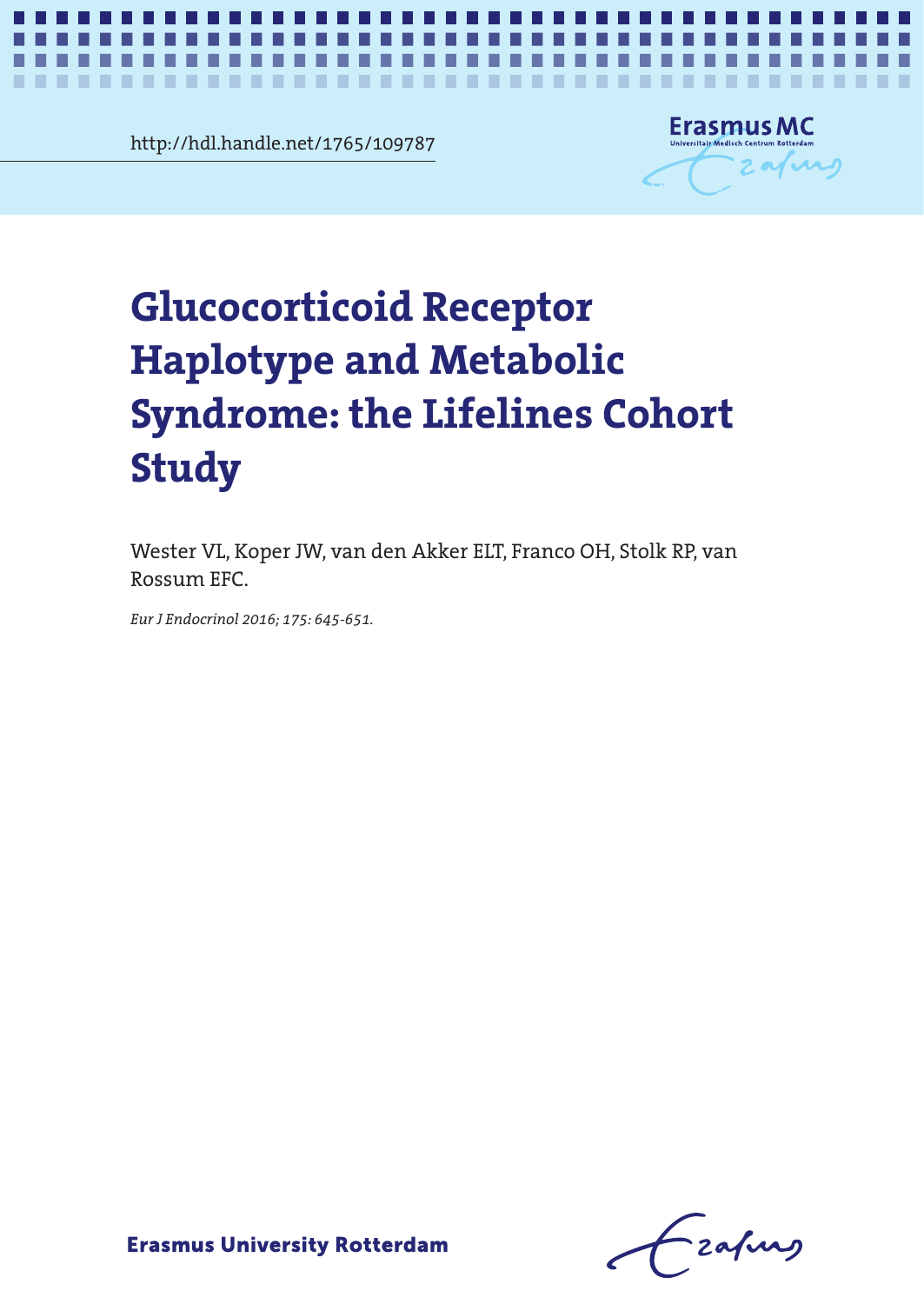#### **Abstract**

**Objective**: An excess of glucocorticoids (Cushing's syndrome) is associated with metabolic syndrome (MetS) features. Several single nucleotide polymorphisms (SNPs) in the glucocorticoid receptor (GR) gene influence sensitivity to glucocorticoids, and have been associated with aspects of MetS. However, results are inconsistent, perhaps due to the heterogeneity of the studied populations and limited samples. Furthermore, the possible association between functional GR SNPs and prevalence of MetS remains unexplored.

**Design**: Cross-sectional population based cohort study.

**Methods**: MetS presence and carriage of functional GR SNPs (BclI, N363S, ER22/23EK, GR-9beta) were determined in 12,552 adult participants from Lifelines, a populationbased cohort study in the Netherlands. GR SNPs were used to construct GR haplotypes.

**Results**: Five haplotypes accounted for 99.9% of all GR haplotypes found. No main effects of functional GR haplotypes on MetS were found, but the association of GR haplotype 4 (containing N363S) with MetS was influenced by interaction with age, sex and education status (P<0.05). Stratified analysis revealed that haplotype 4 increased MetS presence in younger men (at or below the median age of 47; odds ratio 1.77, P=0.005) and in people of low education status (odds ratio 1.48, P=0.039).

**Conclusions**: A glucocorticoid receptor haplotype, which confers increased sensitivity to glucocorticoids, appears to increase the risk of metabolic syndrome, but only among younger men and lower educated individuals, suggesting gene-environment interactions.

Lzafurg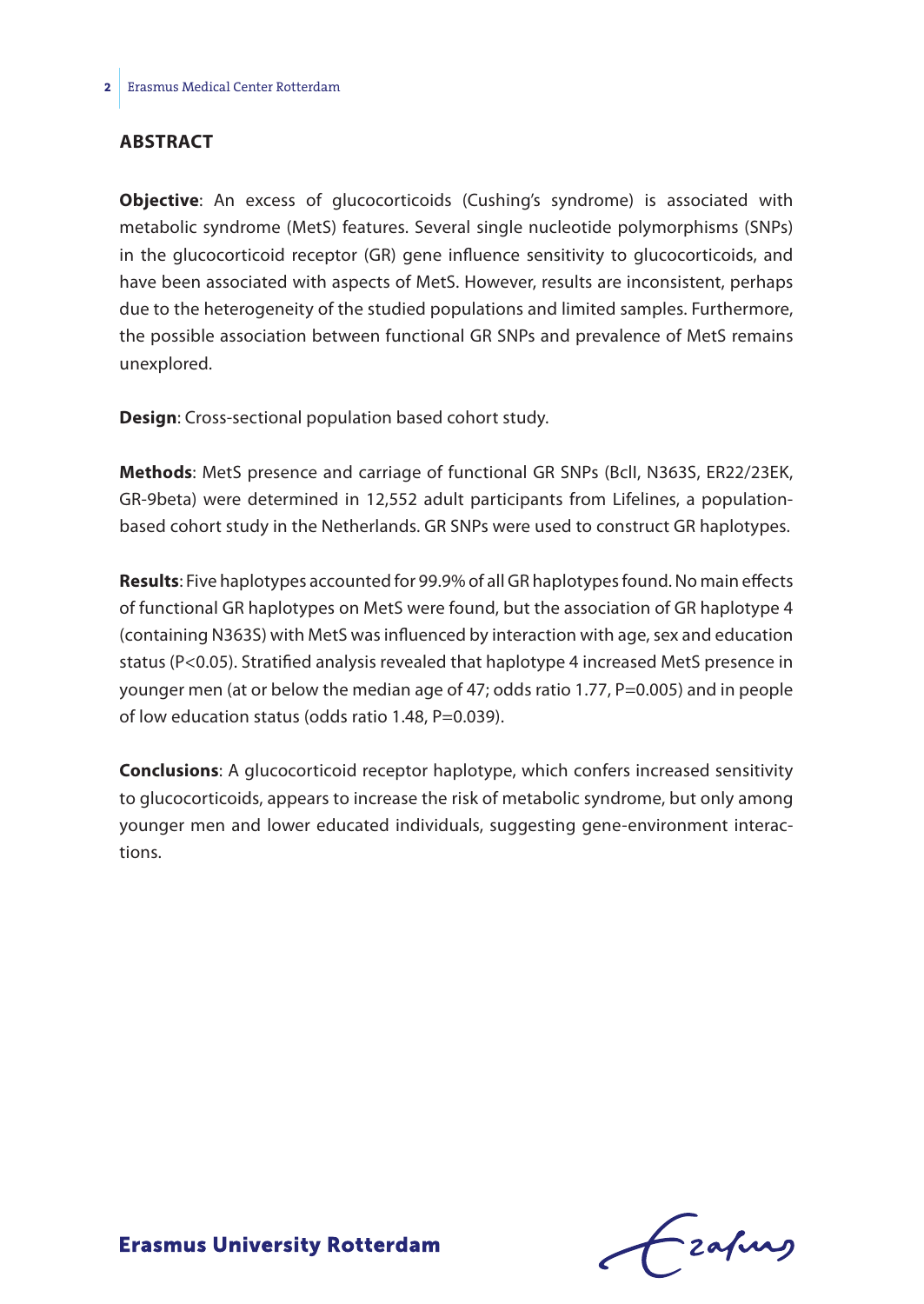#### **Introduction**

The Metabolic Syndrome (MetS) is a cluster of cardiometabolic risk factors associated with cardiovascular disease, diabetes and increased mortality [1, 2]. An individual is considered to have MetS if three out of the following five risk factors are present: abdominal obesity, hypertension, high triglycerides, low HDL cholesterol and insulin resistance [1]. Approximately one fourth of adults in Europe is reported to fulfil criteria for MetS [3], and MetS is known to double the risk of incident cardiovascular disease [2].

Glucocorticoid hormones, of which cortisol is the most important in humans, affect metabolism, behavior and circulation [4]. An excess of glucocorticoids, which occurs in endogenous hypercortisolism as well as due to glucocorticoid administration, results in Cushing's syndrome (CS) [5]. CS commonly leads to central obesity and MetS features [5]. Furthermore, slight increases in long-term cortisol exposure have been linked to increases in MetS presence, cardiovascular disease and obesity [6, 7].

The tissue effects of glucocorticoids are influenced by glucocorticoid sensitivity, which is partly determined by functional single-nucleotide polymorphisms (SNPs) in the glucocorticoid receptor (GR) gene. These polymorphisms are associated with cardiometabolic risk factors in an age-dependent manner [4, 8]. The *Bcl*I polymorphism increases glucocorticoid sensitivity *in vivo* as assessed using dexamethasone suppression testing [9], and has been associated with increased BMI, central adiposity and insulin resistance [10, 11]. The N363S polymorphism increases the *in vivo* sensitivity to glucocorticoids, as well as the transactivational capacity of the GR [12-14] which is presumed to be responsible for most of the metabolic effects of glucocorticoids [15]. In line with this, N36S carriage has been associated with increased BMI, and higher LDL cholesterol in the elderly [16, 17]. In contrast, the ER22/23EK polymorphism has been shown to decrease GR transactivation [13]. ER22/23EK has been associated with a beneficial metabolic profile with subtle increases in lean mass in younger individuals, and increased insulin sensitivity, lower LDL cholesterol and decreased cerebrovascular pathology in the elderly [18-20]. We also previously showed that the GR-9beta polymorphism does not affect GR transactivation, but reduces the transrepression activity of the GR, and thereby the immunosuppressive actions of glucocorticoids [16, 21]. Carriage of GR-9beta has been associated with an increased incidence of coronary heart disease [22]. These functional GR polymorphisms show a high level of linkage disequilibrium, and can be integrated to distinguish five different haplotypes of the GR gene [23].

To the best of our knowledge, no study has investigated the associations between GR haplotypes and the presence of MetS. Previous studies indicate that variations in the

# Czafurz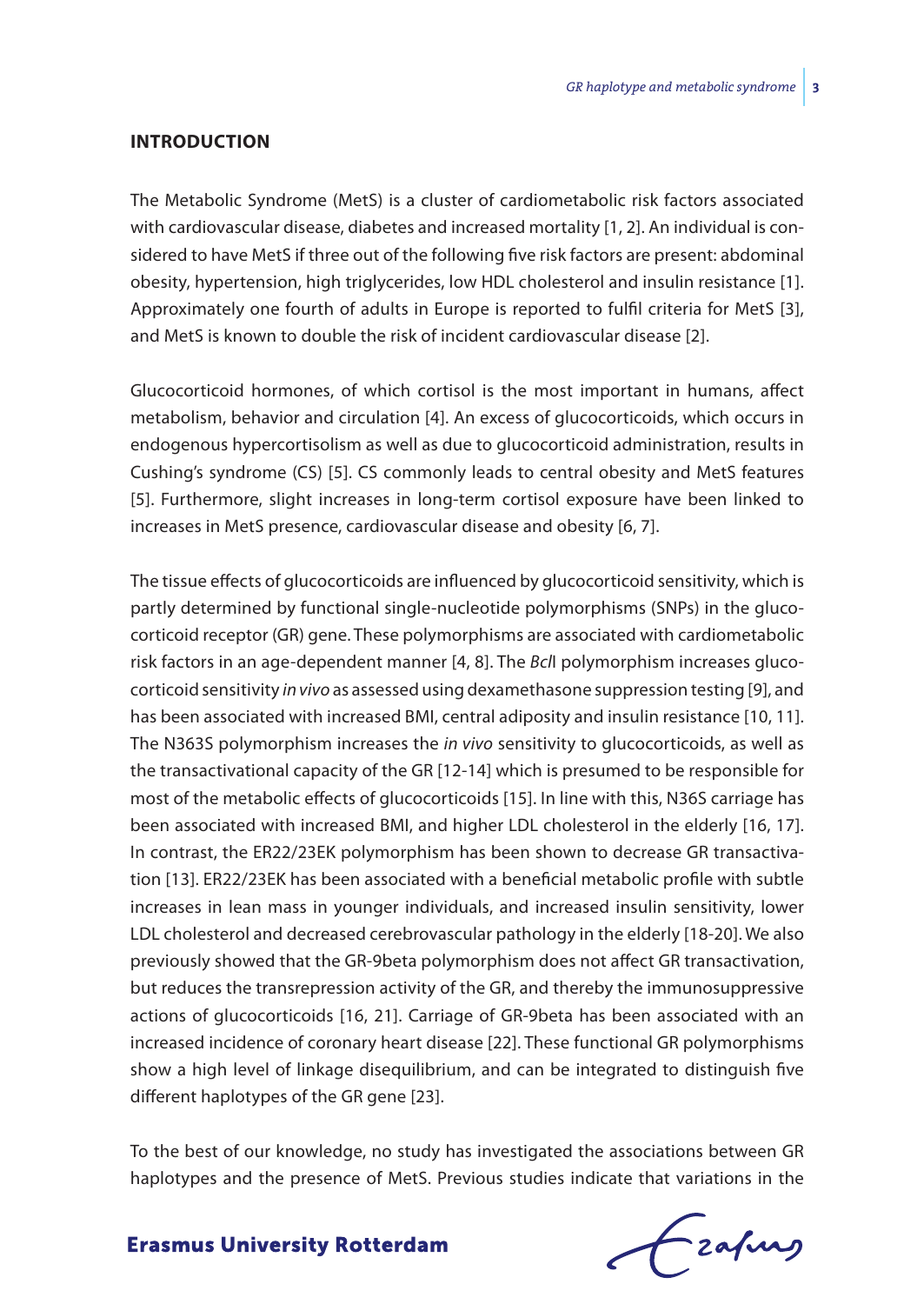GR may affect the cardiometabolic profile in an age-dependent manner. Therefore, we aimed to study the associations between GR haplotypes and MetS in a large population based cohort, providing an opportunity to investigate how this association may vary in subgroups with respect to age, sex and socioeconomic status.

#### **Subjects and methods**

#### **Participants and procedures**

Lifelines is a multi-disciplinary prospective population-based cohort study examining in a unique three-generation design the health and health-related behaviors of 167,729 persons living in the north of the Netherlands. It employs a broad range of investigative procedures in assessing the biomedical, socio-demographic, behavioral, physical and psychological factors which contribute to the health and disease of the general population, with a special focus on multi-morbidity and complex genetics [24]. Lifelines is a facility that is open for all researchers. Information on the application and data access procedure is summarized on www.lifelines.net. Detailed information on all collected variables can be found in the online Lifelines Data Catalogue (https://catalogue.lifelines.  $n!/$ ).

Each participant was invited for a site visit, which included a fasting venipuncture and a physical examination including measurement of blood pressure, weight, height, and waist circumference. In addition, all participants were asked to fill out a set of questionnaires, including an extensive medical history. We included all adult participants in whom GWAS (genome wide association study) and cardiometabolic data were available (n=12,552). This study was approved by the Medical Ethics Review Committee of the University Medical Center Groningen. All study procedures were carried out in accordance with the declaration of Helsinki, and all participants provided written informed consent.

#### **Laboratory measurements and MetS diagnosis**

In each participant, blood was drawn after an overnight fast. Glucose, triglycerides and HDL cholesterol were determined using routine laboratory procedures. MetS presence was defined according to the commonly used NCEP ATPIII criteria [25], when participants fulfilled at least three of the following five criteria: abdominal obesity (waist circumference ≥102 cm in men, ≥88 cm in women), elevated triglycerides (serum triglycerides >1.7 mmol/L and/or use of lipid-lowering medication), reduced HDL cholesterol (serum HDL <1.0 mmol/L in men and <1.3 nmol/L in women, and/or use of lipid-lowering medication), elevated blood pressure (systolic  $\geq$ 130 and/or diastolic  $\geq$ 85 mmHg and/or use of

Czafurz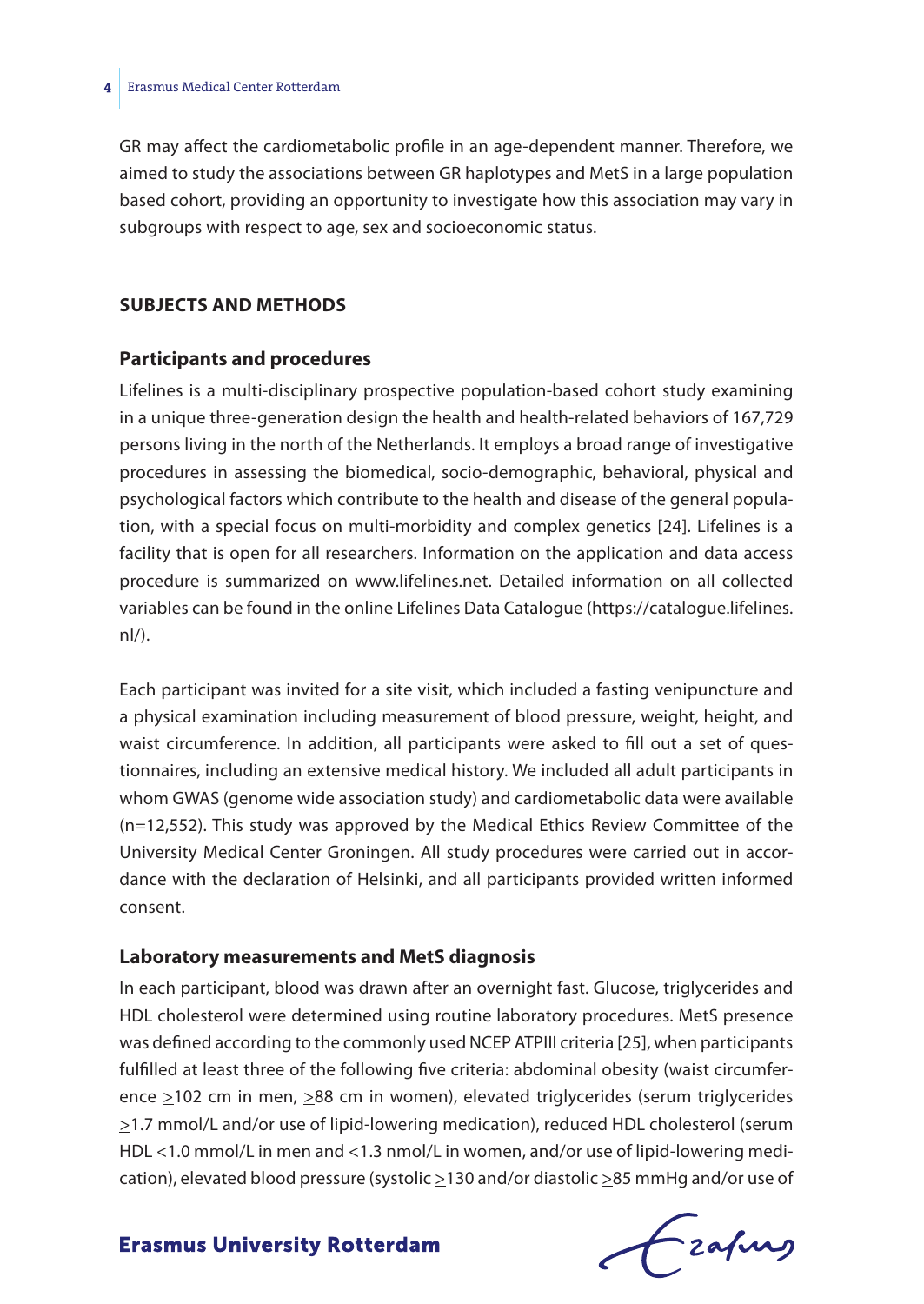antihypertensives) and elevated fasting glucose (fasting plasma glucose  $\geq$  5.6 mmol/L, and/or use of blood glucose lowering medication, and/or diagnosis of type 2 diabetes mellitus). In addition to the ATPIII criteria, we used MetS criteria of the International Diabetes Federation (IDF) in sensitivity analyses, in order to examine the robustness of our findings [26].

#### **Genomic analysis**

Genotyping was performed using the Illumina HumanCytoSNP GWAS platform. The GWAS set was enriched using imputation with 1000 genomes as a reference set. From this enriched GWAS dataset, genotypes of functional GR SNPs (ER22/23EK, rs6189 and rs6190; N363S rs56149945; *Bcl*I, rs41423247; GR-9β, rs6198) were extracted using PLINK version 1.08p (Shaun Purcell, Harvard University) [27]. PHASE version 2.1 (Matthew Stephens Lab, University of Chicago) was used to construct GR haplotypes based on these SNPs [28, 29].

#### **Statistical analysis**

SPSS version 21 was used for descriptive statistics, and R statistics (version 3.2.1) was used for regression analysis. The association between GR haplotype status (carriers vs. non-carriers) and MetS was studied using logistic regression. Analyses were adjusted for covariates with a significant influence on MetS presence (*P*<0.05), which included smoking status, education level, age and sex. Smoking status was defined as no smoking, past smoking for at least one year, and current smoking. Education level was stratified in three categories of attained education levels: low, middle or high. In order to adjust the models for smoking and education status, dummy variables were created for low education status, high education status, past smoking and current smoking. In order to study interaction effects between covariates and GR haplotypes, we studied whether addition of an interaction term (haplotype\*covariate) significantly changed the model, using the likelihood ratio test. Significant interactions were explored using stratified analysis with Bonferroni adjustment for multiple testing. *P*-values of <0.05 were considered to indicate statistical significance.

#### **Results**

Baseline characteristics are described in Table 1. In the total study population MetS prevalence was 21.9%, and was higher in men than in women (25.1 vs 19.6%, P<0.001). Five haplotypes accounted for over 99.9 percent of all GR haplotypes, the frequencies of which are depicted in Figure 1. Haplotype frequencies were similar to the frequencies we reported in another large ethnically similar cohort in the Netherlands [22].

Czapurs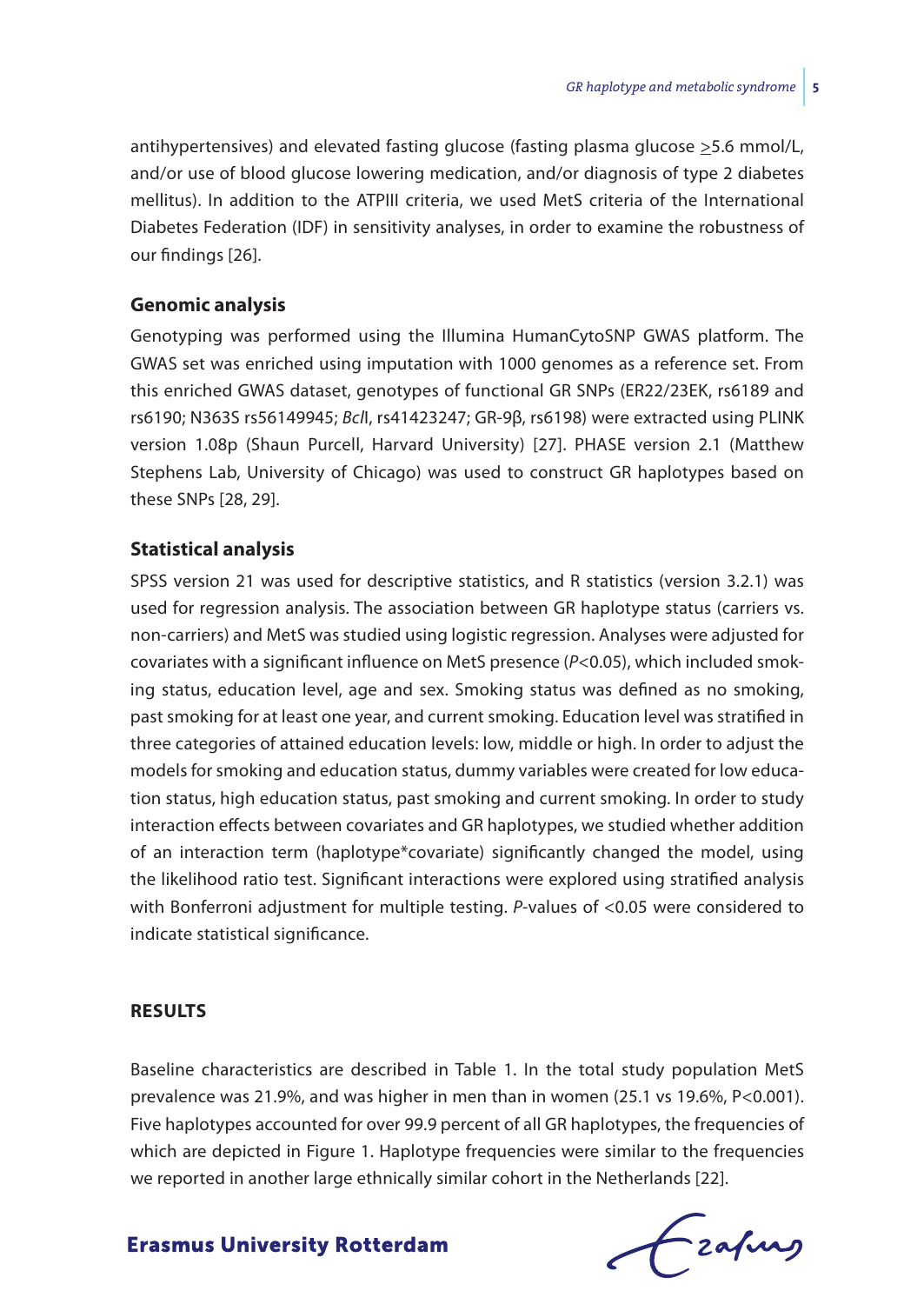#### **6** Erasmus Medical Center Rotterdam

|                                          | Females             | Males               | P value |
|------------------------------------------|---------------------|---------------------|---------|
|                                          | $N = 7327$          | $N = 5225$          |         |
| Age (years), median (IQR)                | $47(41 - 55)$       | $48(41 - 57)$       | 0.025   |
| Smoking status (%)                       |                     |                     | < 0.001 |
| Current                                  | 23.8                | 27.8                |         |
| Past                                     | 35.2                | 38.7                |         |
| Education level (%)                      |                     |                     | < 0.001 |
| Lower                                    | 19.6                | 22.9                |         |
| Middle                                   | 55.2                | 46.5                |         |
| Higher                                   | 22.8                | 29.1                |         |
| Cardiometabolic parameters, median (IQR) |                     |                     |         |
| Body mass index (kg/m2)                  | $25.4(22.9 - 28.5)$ | $26.3(24.3 - 28.6)$ | < 0.001 |
| Waist cirumference (cm)                  | $88(80 - 96)$       | $96(90 - 103)$      | < 0.001 |
| Triglycerides (mmol/L)                   | $0.93(0.70 - 1.31)$ | $1.21(0.88 - 1.75)$ | < 0.001 |
| HDL cholesterol (mmol/L)                 | $1.5(1.3 - 1.8)$    | $1.2(1.0 - 1.4)$    | < 0.001 |
| Glucose (mmol/L)                         | $4.9(4.6 - 5.2)$    | $5.1$ (4.8 - 5.5)   | < 0.001 |
| Systolic blood pressure (mmHg)           | 123 (114 - 134)     | 132 (123 - 142)     | < 0.001 |
| Metabolic syndrome (%)                   | 19.6                | 25.1                | < 0.001 |

Abbreviations: IQR, interquartile range; HDL, high density lipoprotein.

Differences between females and males were tested using Mann-Whitney U tests (continuous variables) or Chi square tests (categorical variables).



**Figure 1.** glucocorticoid receptor haplotype frequencies

#### **Effect of GR haplotypes on MetS presence**

Logistic regression analysis showed no effects for the functional GR receptor haplotypes on MetS presence (P>0.05, Table 2). A sensitivity analysis using the IDF criteria for MetS

Frahing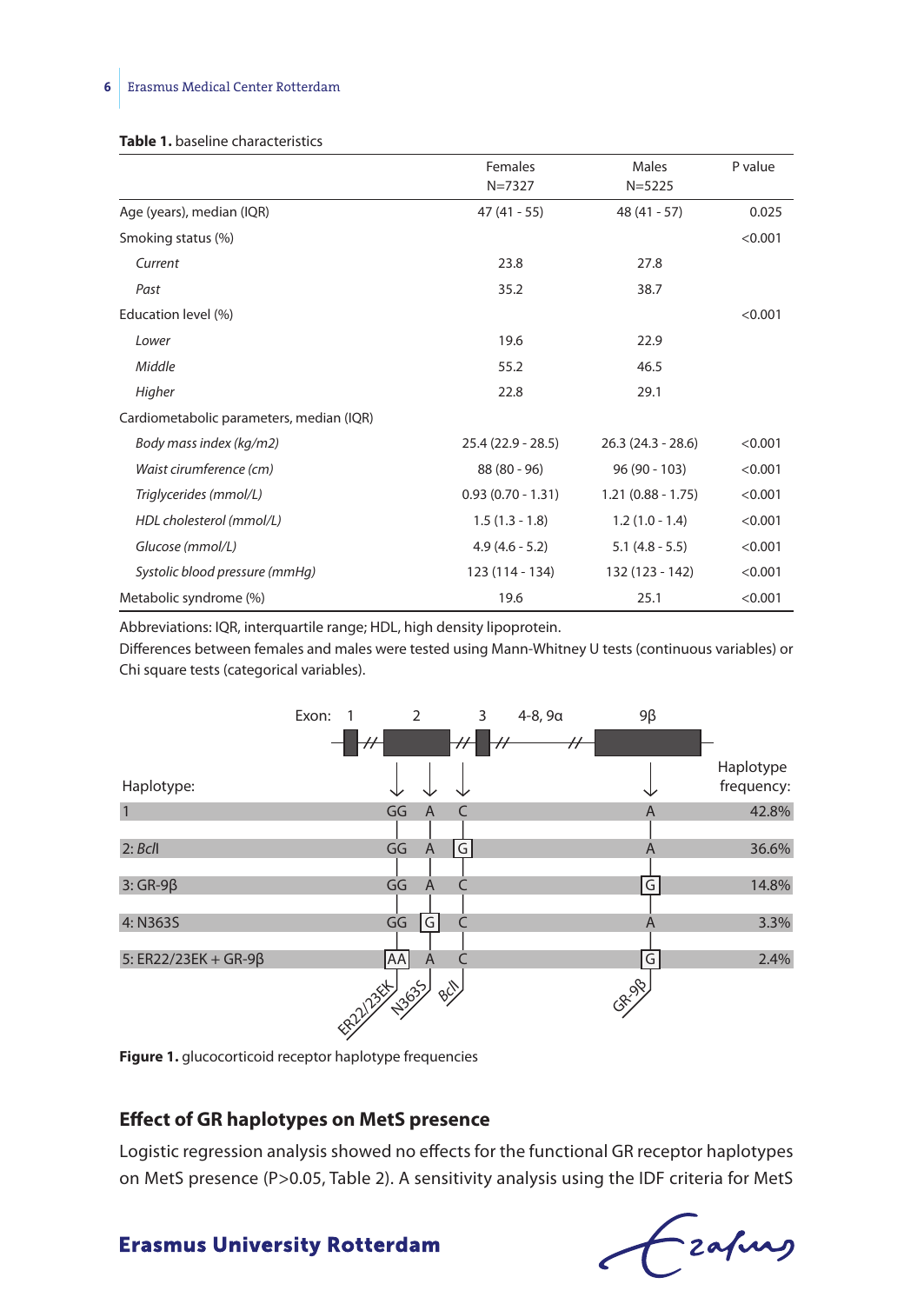did not change this result (data not shown). For GR haplotype 4, which contains the N363S polymorphism, there was a significant interaction between haplotype carrier status and sex ( $\chi^2$ (df=1)=4.22, P=0.040), age ( $\chi^2$ (df=1)=9.70, P=0.002), and education  $(x^2(df=2)=8.51$ , P=0.014), therefore we performed stratified analysis to explore these associations.

| copies) and metabolic syndrome |                     |                             |                     |         |  |  |
|--------------------------------|---------------------|-----------------------------|---------------------|---------|--|--|
|                                | Simple model        | Adjusted model <sup>a</sup> |                     |         |  |  |
|                                | OR (95%CI)          | P value                     | OR (95%CI)          | P value |  |  |
| Haplotype 2: Bcll              | $0.93(0.85 - 1.02)$ | 0.107                       | $0.93(0.85 - 1.02)$ | 0.106   |  |  |
| Haplotype 3: GR-9beta          | $1.03(0.94 - 1.14)$ | 0.474                       | $1.05(0.95 - 1.15)$ | 0.371   |  |  |
| Haplotype 4: N363S             | $1.03(0.87 - 1.22)$ | 0.755                       | $1.01(0.85 - 1.21)$ | 0.894   |  |  |

Haplotype 5: ER22/23EK + GR-9beta 0.90 (0.73 - 1.11) 0.317 0.91 (0.73 - 1.12) 0.374

Table 2. association between functional glucocorticoid receptor haplotype carrier status (1/2 copies vs. 0

Abbreviations: OR, odds ratio; CI, confidence interval.

<sup>a</sup>Adjusted for age, sex, education level, and smoking status.

#### **Stratified analysis for the effect of haplotype 4**

After stratification of our study population into two age groups, carriers of haplotype 4 at or below the median age (47 years) had a higher MetS presence (19.9 vs. 14.3%, adjusted odds ratio  $[OR]$  1.46  $[95\%$ CI 1.08 - 1.95], P=0.008; Table 3). Further analyses showed no difference within age-strata under the median, or within strata above the median of the distribution, indicating a real difference around 47 years (data not shown). Stratification for both age and sex showed that this haplotype 4 dependent increase at younger age was particularly pronounced in men (28.1 vs. 18.0%, OR 1.77 [95%CI 1.14 – 2.77], P=0.005; Figure 2, Table 3). After stratification for sex alone, no effect of haplotype 4 on MetS was observed in females and males separately (P>0.05; Table 3). Haplotype 4 significantly increased the odds for MetS in individuals with a low educations status (39.9 vs. 31.9%, OR 1.47 [95% confidence interval (CI) 1.08 – 2.01], P=0.015; Figure 2, Table 3), but not in individuals with middle or high education status (P>0.05). Haplotype 4 frequencies were not significantly different between the strata for education status, age, sex, or age and sex (Chi square tests, all P values >0.2). Sensitivity analyses using the IDF criteria for MetS showed that haplotype 4 selectively increased MetS presence in individuals at or below the median age of 47 (OR 1.41 [95%CI 1.07 – 1.86], P=0.010), and in men at or below the age of 47 (OR 1.68 [95%CI 1.11 – 2.55], P=0.007). Unlike our findings when used ATPIII criteria, haplotype 4 did not significantly increase the presence of IDF-MetS in low educated individuals (OR 1.27 [95%CI 0.87 – 1.85], P=0.375).

- zafurg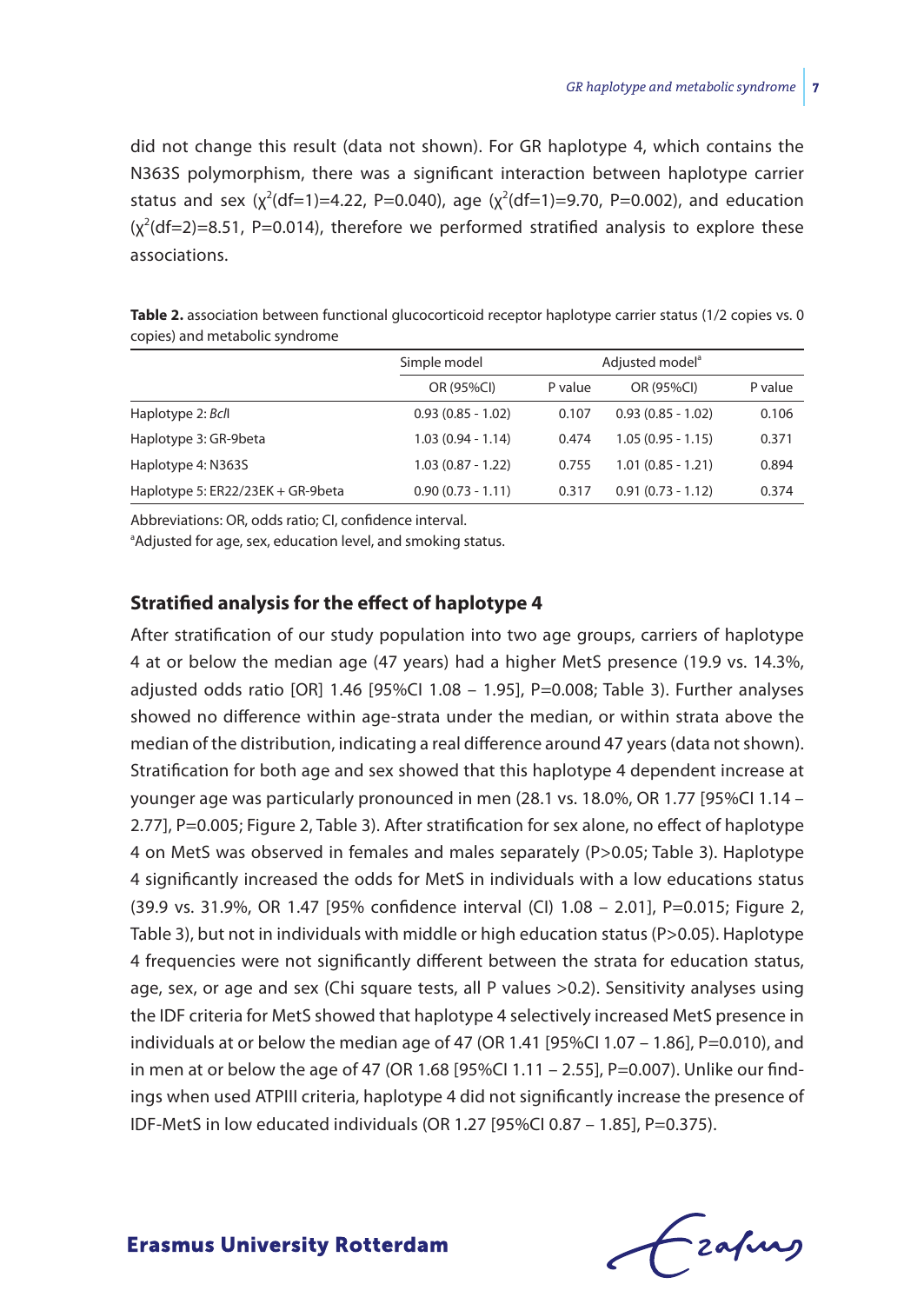#### **8** Erasmus Medical Center Rotterdam

|                         |                        | Haplotype 4 effect                |         |  |
|-------------------------|------------------------|-----------------------------------|---------|--|
| Subgroup                | Number of participants | OR(95%CI)                         | P value |  |
| <b>Education status</b> |                        |                                   |         |  |
| Low                     | 2614                   | $1.48(1.01 - 2.17)^{3}$           | 0.039   |  |
| Middle                  | 6427                   | $0.83$ (0.60 - 1.15) <sup>a</sup> | 0.497   |  |
| High                    | 3165                   | $0.84$ (0.49 - 1.44) <sup>a</sup> | 1.000   |  |
| Age                     |                        |                                   |         |  |
| $\leq$ 47               | 6212                   | 1.46 $(1.08 - 1.95)^{b}$          | 0.008   |  |
| >47                     | 6340                   | $0.77(0.59 - 1.01)^b$             | 0.065   |  |
| Sex                     |                        |                                   |         |  |
| Female                  | 7327                   | $0.84$ (0.63 - 1.12) <sup>c</sup> | 0.352   |  |
| Male                    | 5225                   | $1.22(0.92 - 1.62)^{c}$           | 0.229   |  |
| Age and sex             |                        |                                   |         |  |
| Female $\leq 47$        | 3681                   | $1.18(0.72 - 1.93)^{c}$           | 1.000   |  |
| Female >47              | 3646                   | $0.68$ (0.45 - 1.04) <sup>c</sup> | 0.096   |  |
| Male $\leq 47$          | 2531                   | $1.77(1.14 - 2.77)^{c}$           | 0.005   |  |
| Male $>47$              | 2694                   | $0.88(0.57 - 1.37)^c$             | 1.000   |  |

**Table 3.** results of stratified analysis for the association between glucocorticoid receptor haplotype 4 carrier status (1/2 copies vs. 0 copies) and metabolic syndrome

Abbreviations: OR, odds ratio; CI, confidence interval.

<sup>a</sup>Adjusted for age, sex, and smoking status.

**bAdjusted for age, sex, education level, and smoking status.** 

c Adjusted for age, education level, and smoking status.



Figure 2. metabolic syndrome presence according to haplotype 4 (N363S) carriage, stratified by sex and age quantiles (A) and education status (B)

Abbreviations: Hap4, glucocorticoid receptor haplotype 4; MetS, metabolic syndrome.

\*P-value <0.05. P values in Panel A are adjusted for age, education level, and smoking status. P values in Panel B are adjusted for age, sex, and smoking status.

Ezapurs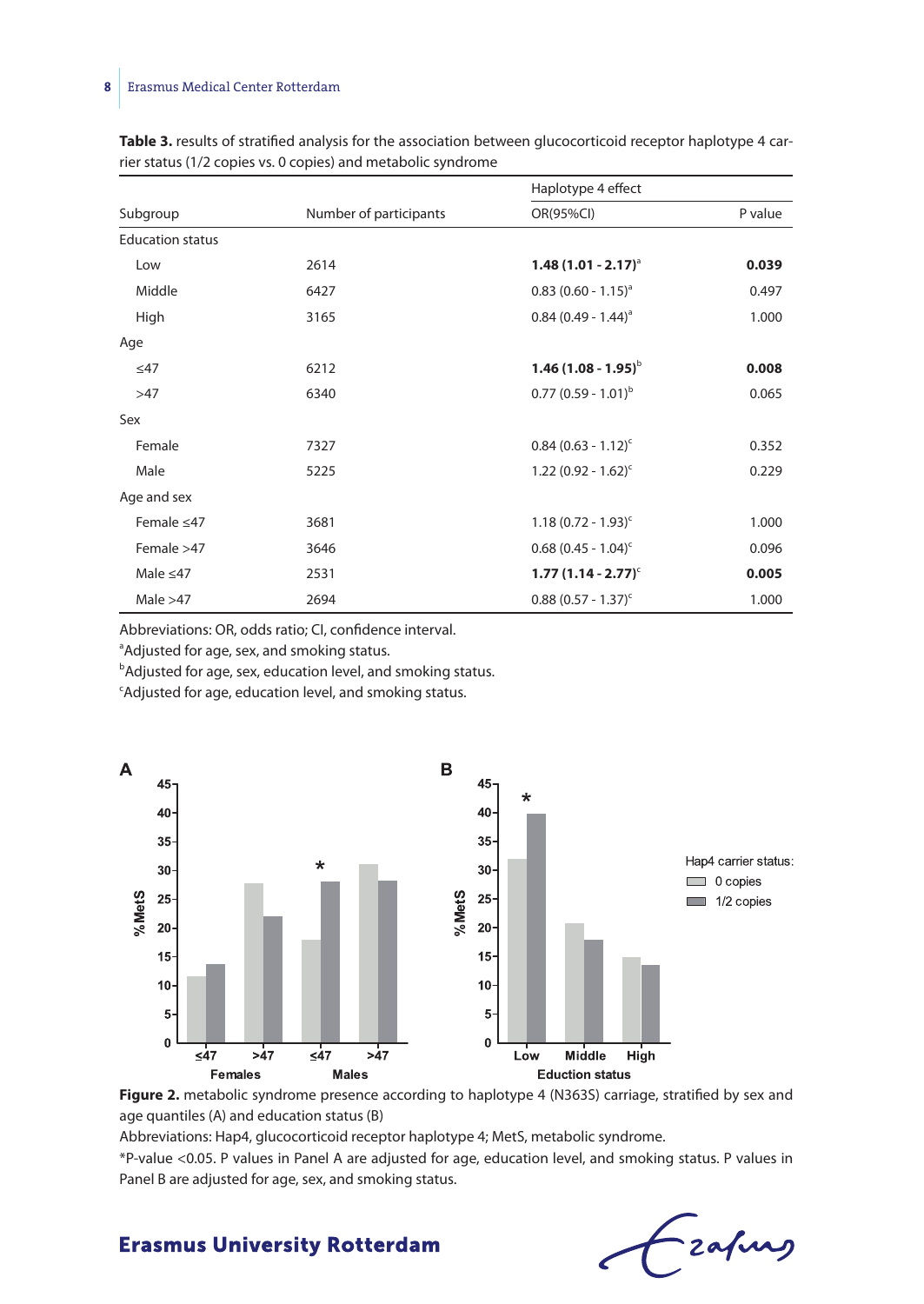#### **Discussion**

In this study, a glucocorticoid receptor haplotype (marked by the N363S polymorphism), which is known to increase glucocorticoid sensitivity, increased the risk of MetS, but only in specific subgroups of our study population. Although no main effect was observed when the entire cohort was analyzed, a selective increase was seen in younger males, and in people of low education status. Our finding that haplotype 4 increases MetS prevalence specifically in low educated individuals might indicate a gene-environment interaction, in which a genetic constitution consisting of increased glucocorticoid sensitivity only results in an adverse cardiometabolic risk profile against a background of lower educational levels. One explanation for this observation could be that low education status, indicative of lower socioeconomic status, is associated with lifestyle factors that promote MetS [30], which may potentiate the metabolic consequences of increased glucocorticoid sensitivity. Alternatively, socioecomic status might be related to altered glucocorticoid signaling. Recently, we reported an association between low socioeconomic status and increased long-term cortisol levels in children [31]. Although in the present study we only examined adults, a chronic increase in cortisol levels would be expected to augment the metabolic effects of increased glucocorticoid sensitivity. Our study is limited by the fact that we did not have information about cortisol levels.

In vitro studies have shown that the polymorphism N363S, which marks GR haplotype 4, is associated with increased transactivational activity of the GR [13, 14]. This is in line with increased MetS presence, since transactivation is thought to be responsible for metabolic effects of glucocorticoids [15], which include dyslipidemia, insulin resistance and central adiposity [5].

A major strength of the present study is that for the first time, we were able to study the effects of GR haplotypes on MetS presence in a large, well-phenotyped populationbased cohort study. Previously, it has been shown that the participants in this cohort form a good representation of inhabitants of the north of the Netherlands [32]. This also means that the Lifelines cohort consists almost exclusively of indigenous Dutch, which limits the extent to which our results can be extrapolated to other ethnic populations. In our study we chose to focus on MetS presence, and not on associations with mean levels of HDL cholesterol, triglycerides, blood pressure and adiposity. Because MetS presence has a clear prognostic value [2], this allowed us to examine the clinical relevance of GR haplotypes.

Earlier studies investigating the associations between GR variations and the cardiometabolic phenotype were substantially smaller, and often included a range of differ-

Fraques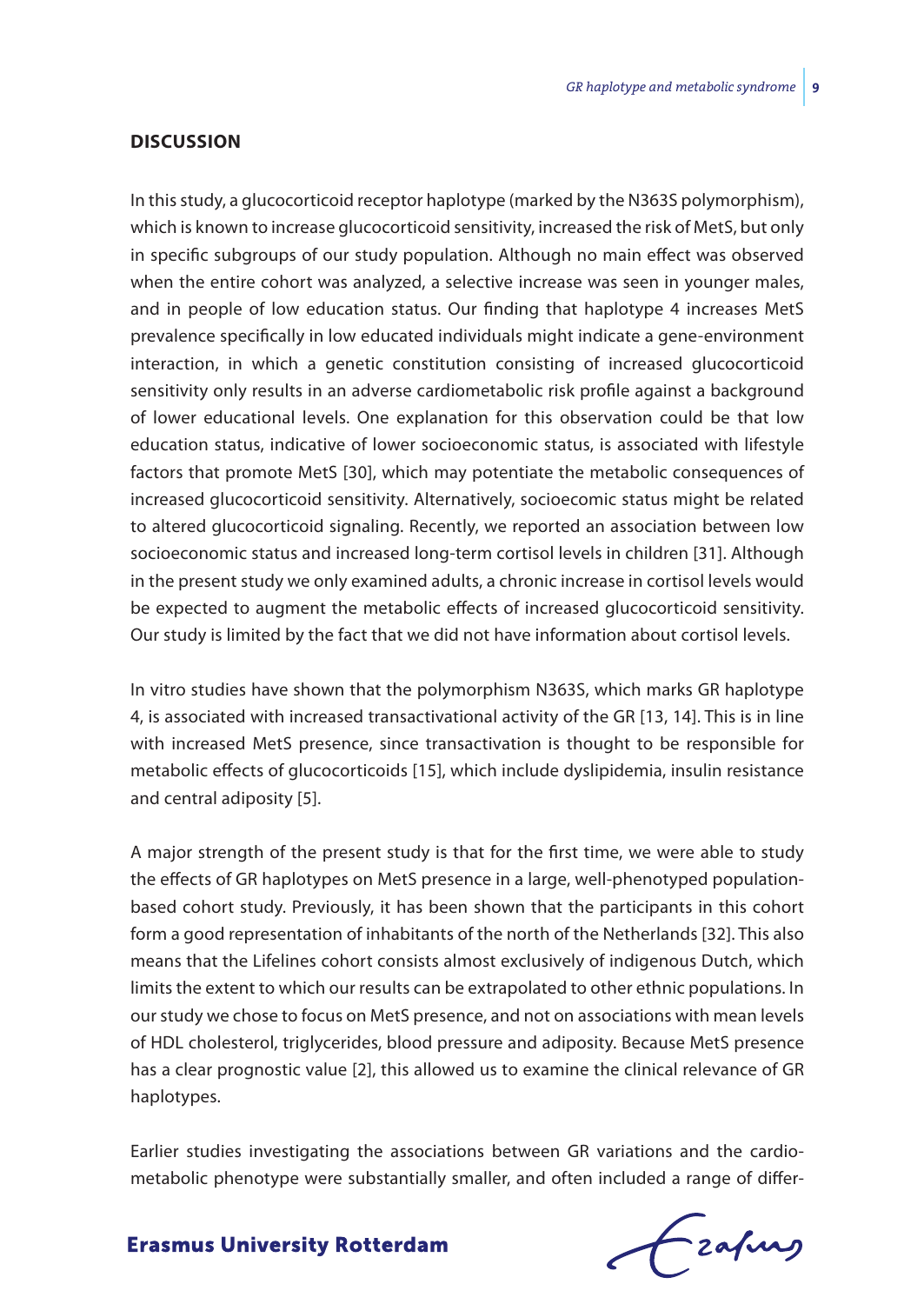ent metabolic outcomes [10, 11, 16-20]. Both small sample size and a high number of statistical tests increase the risk of type I error (i.e. false positives). Although no study design can completely eliminate this risk, we took several measures to reduce it. First, we only used one outcome measure: MetS presence. Second, we limited the number of secondary analyses performed, by using a stepwise approach where stratified analyses were only performed when a genotype-phenotype interaction significantly improved the model. Thirdly, we used multiple testing adjustment to curtail the risk of type I error in our stratified analyses.

Unlike genome wide association studies, we only studied functional variations in the GR gene, using a hypothesis driven approach. Our study design was based on both in vitro and clinical research, and we therefore only included variants with a known influence on glucocorticoid signaling. Based on results obtained from dexamethasone suppression tests [9, 18] and for haplotype 5 also from functional *in vitro* studies [13], we expected an increased prevalence of MetS in association with haplotype 2, which is marked by the polymorphism *Bcl*I, and a decreased prevalence of MetS in haplotype 5, which is marked by ER22/23EK. Several factors could contribute to the lack of associations in the present study. It could be speculated that haplotypes 2 and 5 lead to such subtle differences in glucocorticoid sensitivity that they do not result in an altered MetS prevalence. Both *Bcl*I and ER22/23EK have been associated with differences in negative feedback of glucocorticoids on the hypothalamus-pituitary-adrenal axis [9, 18]. A chronic slightly altered glucocorticoid sensitivity may therefore be partly compensated by altered cortisol levels, in which a relative hypersensitivity results in lower cortisol levels (in haplotype 2), and hyposensitivity results in increased cortisol (haplotype 5), thereby offsetting the change in glucocorticoid sensitivity. Another explanation for the lack of effect of haplotype 2 and 5 may be that we did not examine individuals at an age during which they are particularly at risk of the modulatory effects of these haplotypes on MetS presence. ER22/23EK presence has been associated with beneficial effects on the lipid profile in men above 53 years of age [18], while our present cohort mainly consists of adults of a younger age. Likewise, the *Bcl*I polymorphism was recently associated with increased insulin resistance and body weight, but this was in a population with a mean age of 65 with a high rate of type 2 diabetes mellitus [10].

In conclusion, we found that GR receptor haplotype 4, which is known to be associated with increased glucocorticoid sensitivity and increased transactivational activity of the GR, is associated with an increase in metabolic syndrome prevalence, specifically in young male adults and in individuals with low education status. These findings suggest that the association between glucocorticoid signaling and metabolic health is modulated by age, sex and socioeconomic status.

# frafing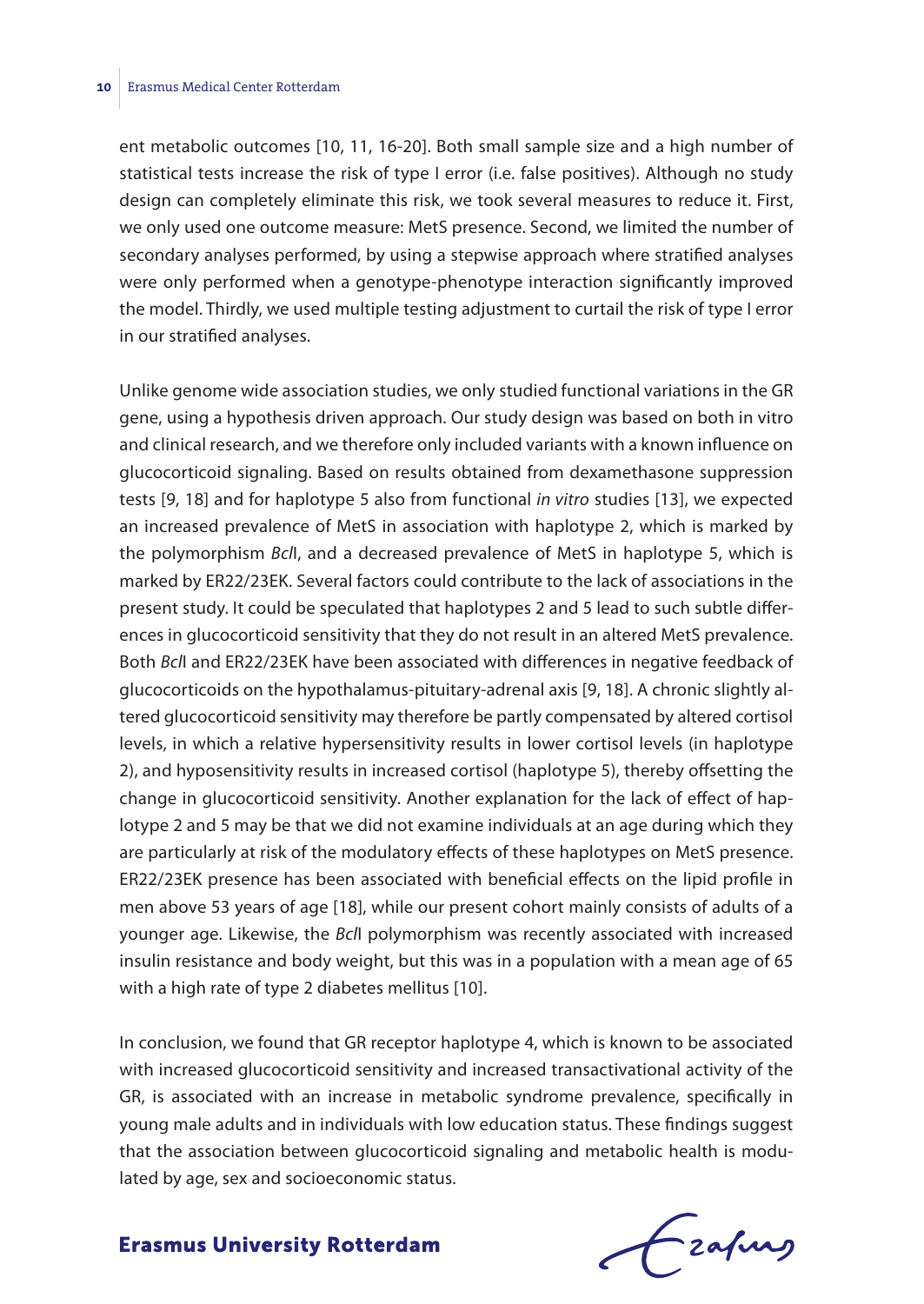#### **References**

- 1. Eckel, R.H., S.M. Grundy, and P.Z. Zimmet, *The metabolic syndrome.* Lancet, 2005. **365**(9468): p. 1415-28.
- 2. Mottillo, S., et al., *The metabolic syndrome and cardiovascular risk a systematic review and metaanalysis.* J Am Coll Cardiol, 2010. **56**(14): p. 1113-32.
- 3. Grundy, S.M., *Metabolic syndrome pandemic.* Arterioscler Thromb Vasc Biol, 2008. **28**(4): p. 629-36.
- 4. Quax, R.A., et al., *Glucocorticoid sensitivity in health and disease.* Nature Reviews Endocrinology, 2013. **9**(11): p. 670-686.
- 5. Nieman, L.K., et al., *The diagnosis of Cushing's syndrome: an endocrine society clinical practice guideline.* The Journal of Clinical Endocrinology & Metabolism, 2008. **93**(5): p. 1526-1540.
- 6. Wester, V.L. and E.F. van Rossum, *Clinical applications of cortisol measurements in hair.* Eur J Endocrinol, 2015. **173**(4): p. M1-10.
- 7. Incollingo Rodriguez, A.C., et al., *Hypothalamic-pituitary-adrenal axis dysregulation and cortisol activity in obesity: A systematic review.* Psychoneuroendocrinology, 2015. **62**: p. 301-18.
- 8. Wester, V.L., S.W. Lamberts, and E.F. van Rossum, *Advances in the assessment of cortisol exposure and sensitivity.* Curr Opin Endocrinol Diabetes Obes, 2014. **21**(4): p. 306-11.
- 9. Van Rossum, E.F.C., et al., *Identification of the Bc/I polymorphism in the glucocorticoid receptor gene:*  Association with sensitivity to glucocorticoids in vivo and body mass index. Clin Endocrinol (Oxf), 2003. **59**(5): p. 585-592.
- 10. Geelen, C.C., et al., *BclI glucocorticoid receptor polymorphism is associated with greater body fatness: the Hoorn and CODAM studies.* J Clin Endocrinol Metab, 2013. **98**(3): p. E595-599.
- 11. Ukkola, O., et al., *Interactions among the glucocorticoid receptor, lipoprotein lipase and adrenergic receptor genes and abdominal fat in the Quebec Family Study.* Int J Obes, 2001. **25**(9): p. 1332-1339.
- 12. Huizenga, N.A.T.M., et al., *A polymorphism in the glucocorticoid receptor gene may be associated with an increased sensitivity to glucocorticoids in vivo.* J Clin Endocrinol Metab, 1998. **83**(1): p. 144- 151.
- 13. Russcher, H., et al., *Two polymorphisms in the glucocorticoid receptor gene directly affect glucocorticoid-regulated gene expression.* J Clin Endocrinol Metab, 2005. **90**(10): p. 5804-5810.
- 14. Charmandari, E., et al., *A novel point mutation in the amino terminal domain of the human glucocorticoid receptor (hGR) gene enhancing hGR-mediated gene expression.* The Journal of Clinical Endocrinology & Metabolism, 2008. **93**(12): p. 4963-4968.
- 15. Newton, R. and N.S. Holden, *Separating transrepression and transactivation: a distressing divorce for the glucocorticoid receptor?* Mol Pharmacol, 2007. **72**(4): p. 799-809.
- 16. Kuningas, M., et al., *Genetic variants in the glucocorticoid receptor gene (NR3C1) and cardiovascular disease risk. The Leiden 85-plus Study.* Biogerontology, 2006. **7**(4): p. 231-8.
- 17. Marti, A., et al., *Meta-analysis on the effect of the N363S polymorphism of the glucocorticoid receptor gene (GRL) on human obesity.* BMC Med Genet, 2006. **7**: p. 50.
- 18. Van Rossum, E.F.C., et al., *A polymorphism in the glucocorticoid receptor gene, which decreases sensitivity to glucocorticoids in vivo, is associated with low insulin and cholesterol levels.* Diabetes, 2002. **51**(10): p. 3128-3134.
- 19. Van Rossum, E.F.C., et al., *The ER22/23EK polymorphism in the glucocorticoid receptor gene is associated with a beneficial body composition and muscle strength in young adults.* J Clin Endocrinol Metab, 2004. **89**(8): p. 4004-4009.
- 20. van Rossum, E.F.C., et al., *Glucocorticoid receptor variant and risk of dementia and white, matter lesions.* Neurobiol Aging, 2008. **29**(5): p. 716-723.

Czafing